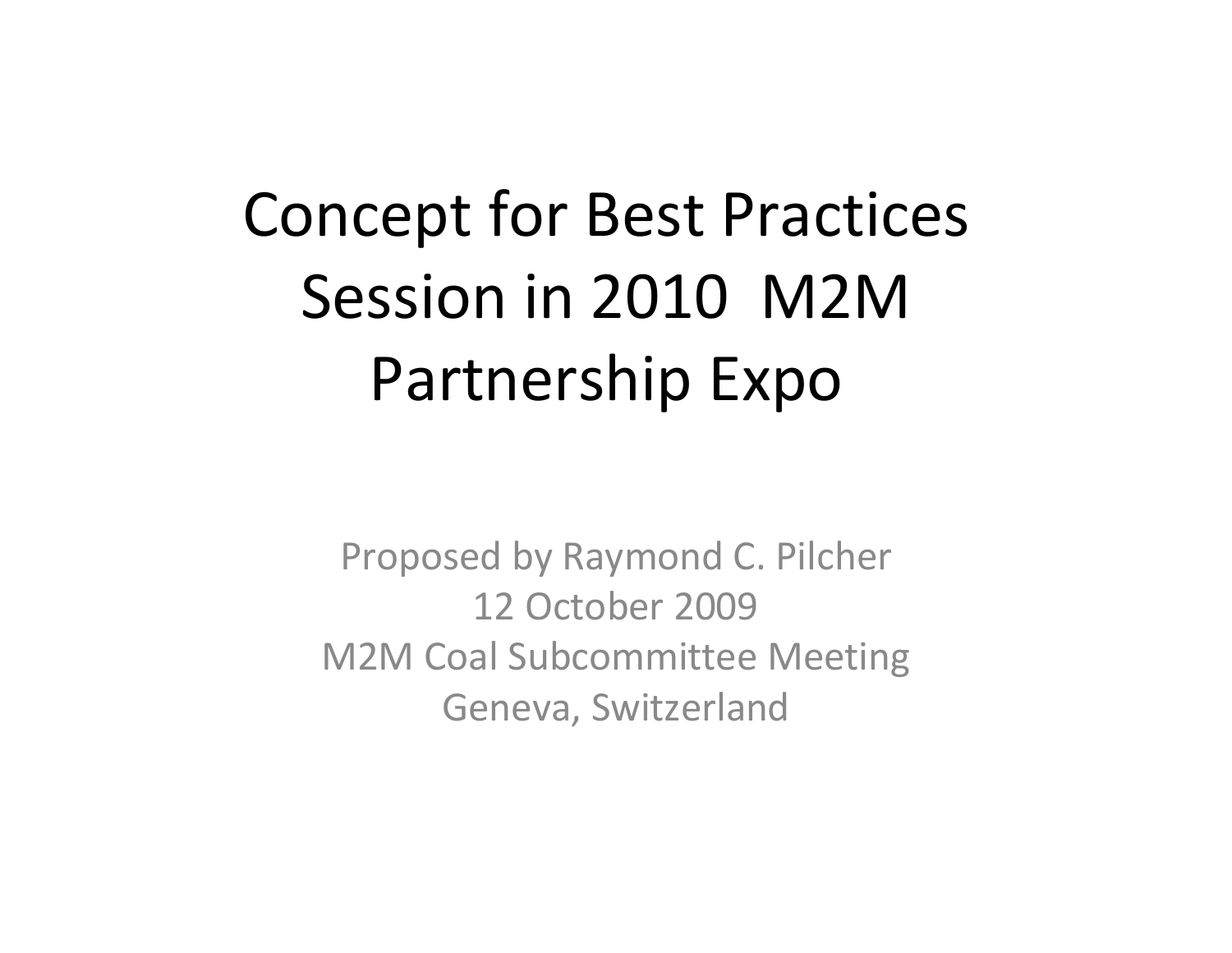## Proposed Subject Matter

Solicit speakers that can present:

- Overview of Best Practices Document- brief description of intent ,expected results , content of the document, and suggested uses of the document.
- Examples and case study of CMM drainage (drilling) practices showing potential use options available to high quality gas production
- Examples and case study of best practices for collection and transportation employed underground and resulting in increased safety and gas production. Collection systems design, installation and monitoring i.e., Green Gas International's presentation in Chengdu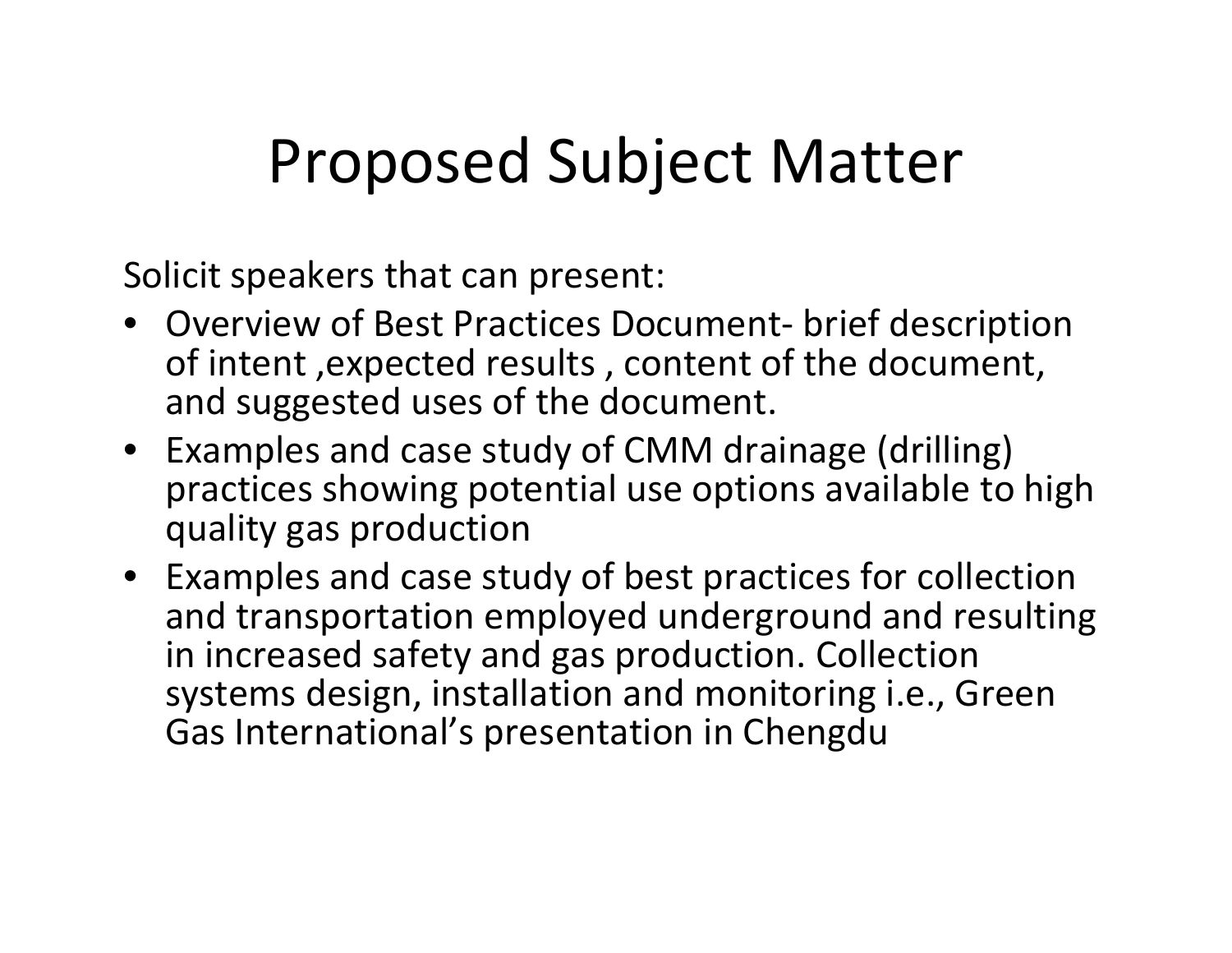### Proposed Subject Matter, continued

- Mine ventilation best practices, different approaches (Europe, Australia and North America). Case study including VAM destruction and use.
- Economic Case Studies- success stories showing relation of investment in gas emissions reduction, gas production, safety improvement and increased mine productivity
- General historical overview of policy, regulation and best practices using USA, UK and Australia (other countries possible) for examples.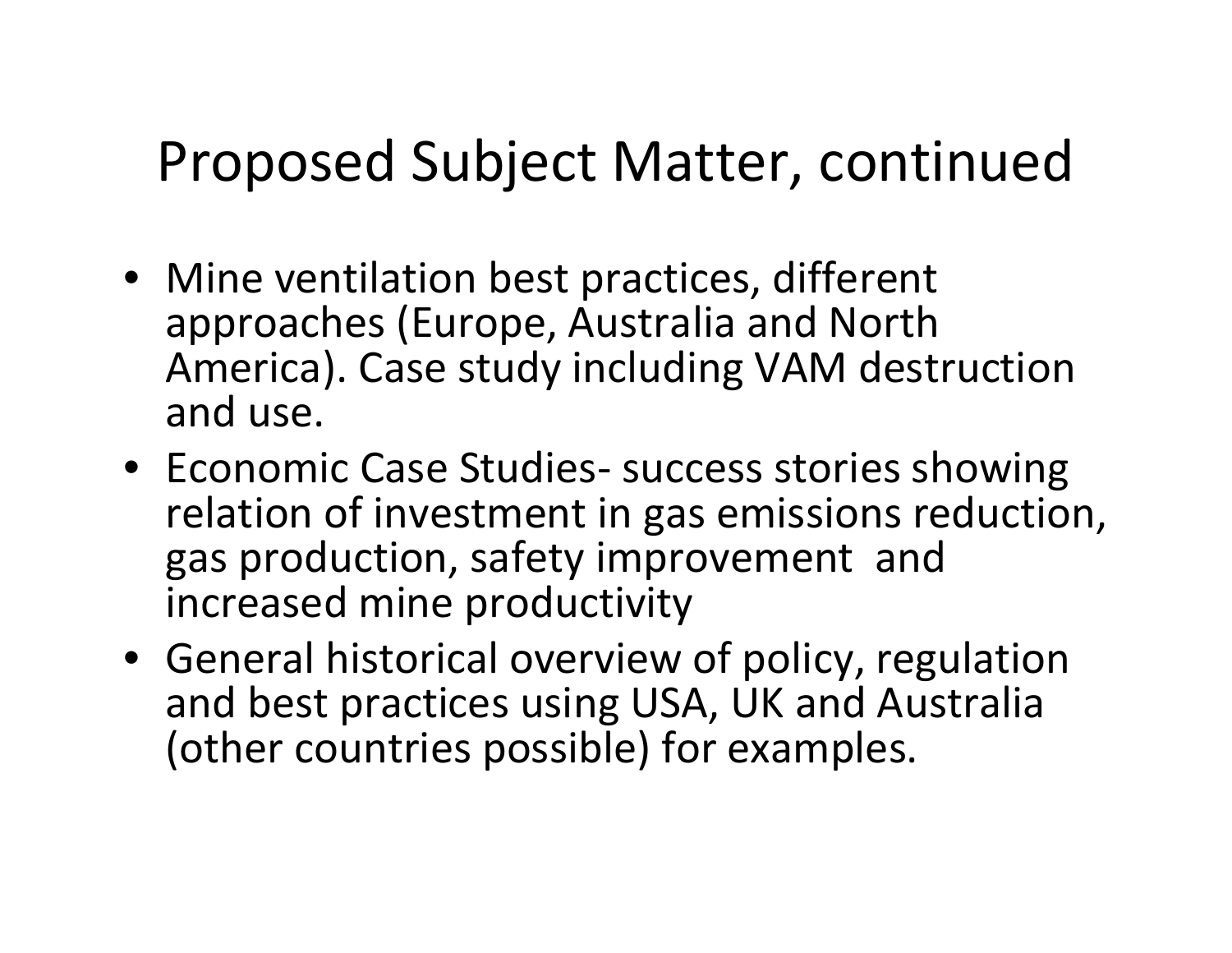

\*Note: Data presented here only reflects incidents with 5 or more fatalities. Source data: NIOSH Mining Safety and Health Research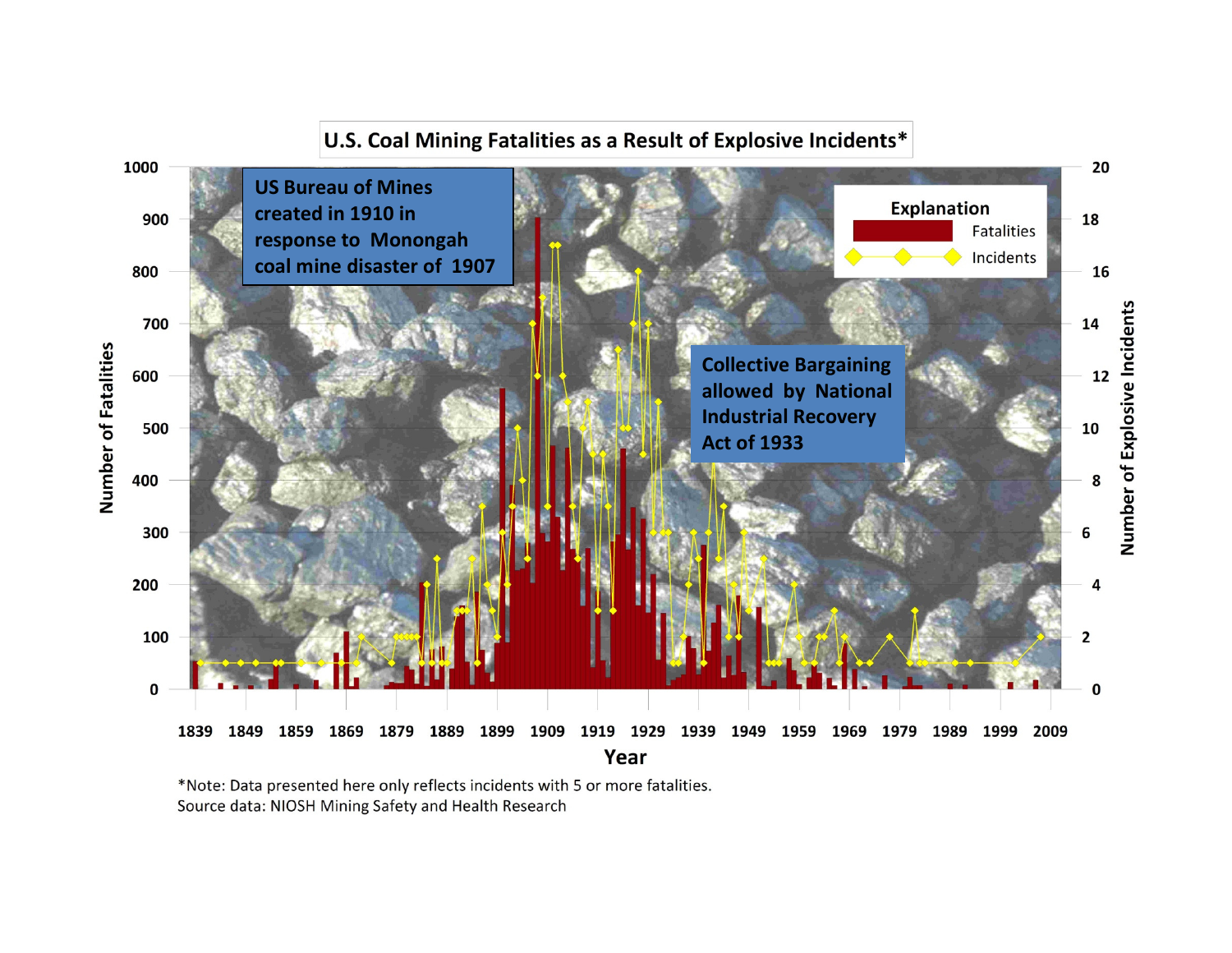### **Number of Occupational Fatalities and Fatality Rates** in the Mining Industry by Commodity, 1931-2007

(Excludes office employees; Data source: MSHA)



NOTE: Noncoal includes metal, nonmetal, stone, and sand and gravel operations.

Revised: 09/09/2009